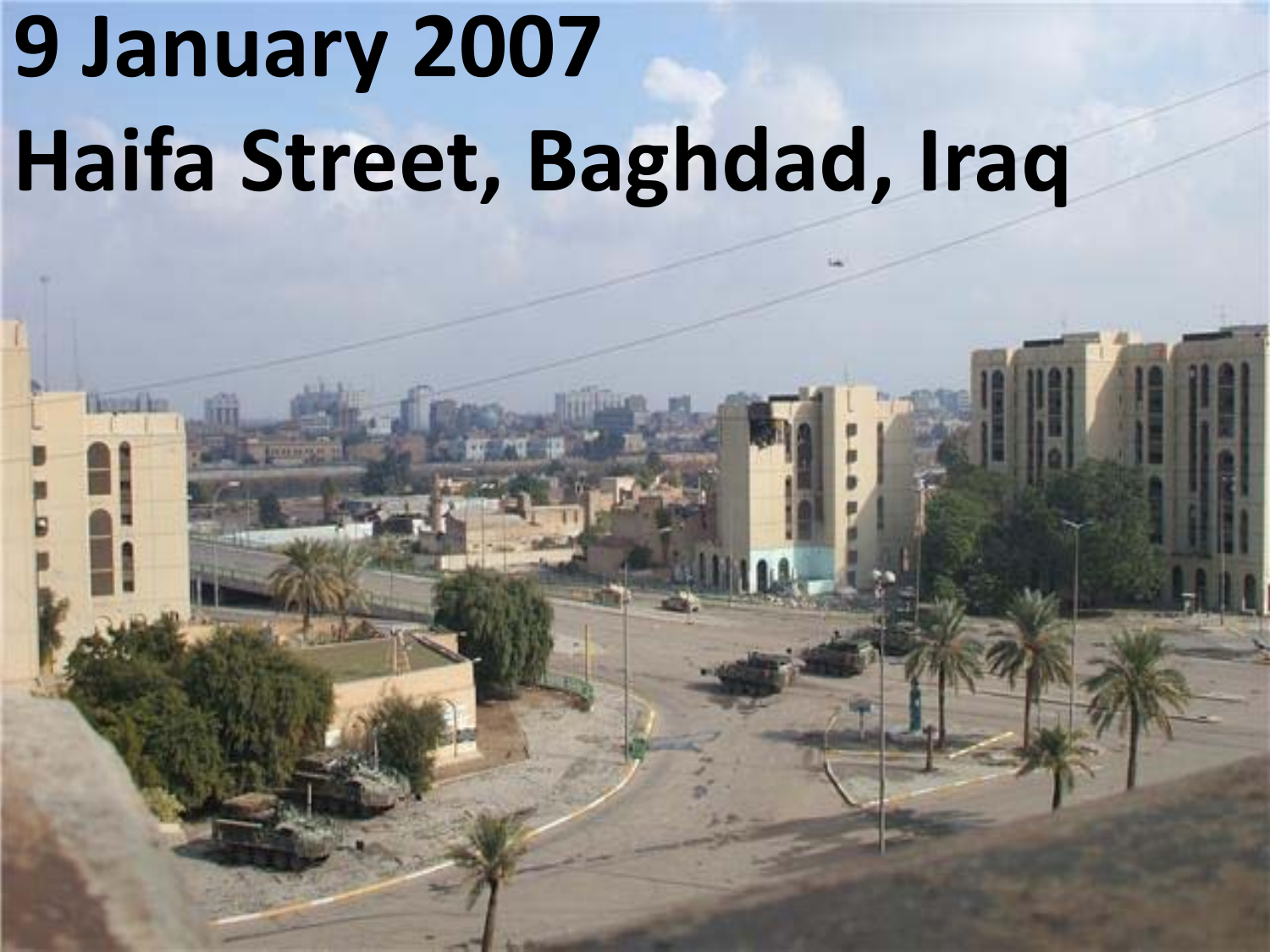B co 1-23 Inf, 3-2 SBCT was notified at 2200 hours local time to provide reinforcement to elements of the Iraqi Army operating in the area north of the International Zone known as Haifa Street. The Iraqi Army secured a high rise building along Haifa Street and was defending themselves but was running low on ammo and unable to communicate with its own headquarters for reinforcements. Enemy threat was estimated at a platoon size element with light machine guns, hand grenades and RPG's. Background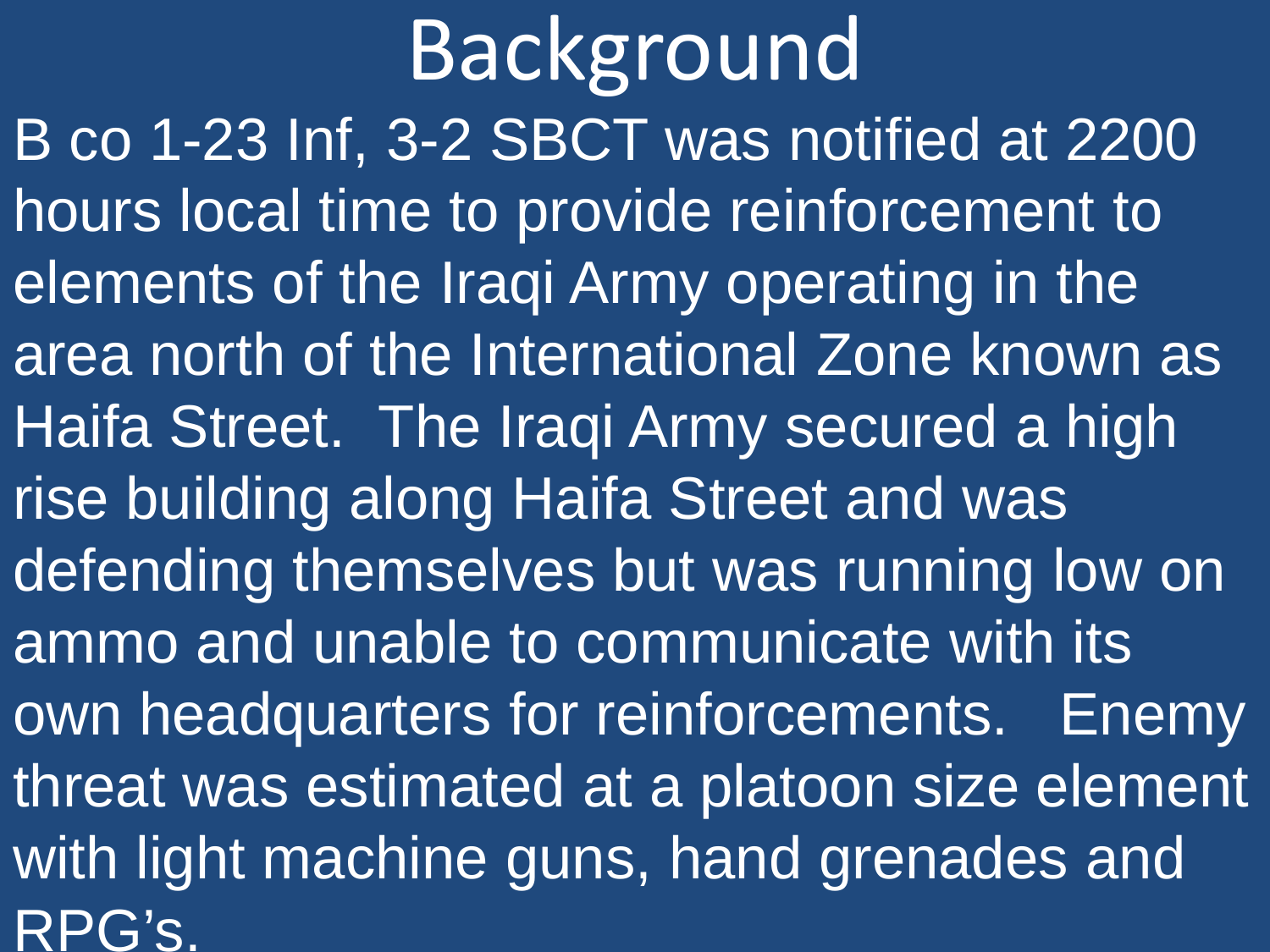#### **CENTRAL BAGHDAD**

#### **Haifa Street**

 $\begin{matrix} \mathbb{Z} & \mathbb{Z} \end{matrix}$ 

Many buildings here are high-rise apartments with a commanding view of Baghdad, and their proximity to the Green Zone makes them strategically significant. A large-scale, multi-day battle between insurgent and coalition forces erupted on Haifa Street in early January, emblematic of the reactive. raiding posture that U.S. forces adopted throughout the theater in December 2006 and January 2007. Earlier, U.S. troops had cleared the area of insurgents more than once, only to see them return after local control was transferred to Iraqi forces.

**Haifa** 

Street

**III** New Presidentia Palace

KARKH

International

(Green) Zone

**RUSAI** 

Tigris River

Presidential Palace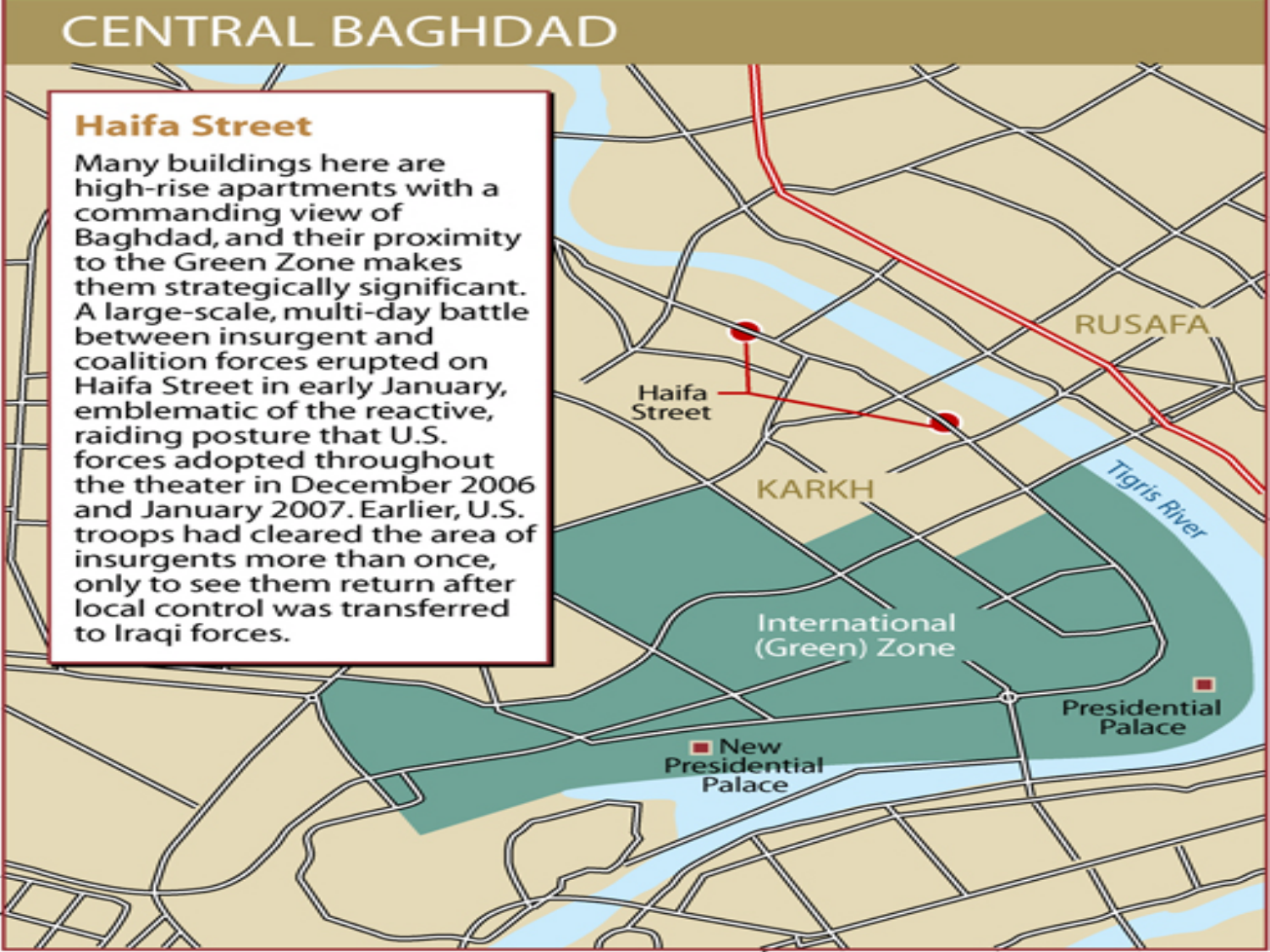## **Sequence of Events**

B co's commander used received the battalion frago at the Battalion HQ's and then moved directly to his Stryker. At the same time the rest of the company was assembling in the motor pool conducting PCI's and preparing to conduct a movement to contact. The commander issued his frago via FM in the motor pool and sent out the route via FBCB2 overlay. He finished and sent out a company level order to his platoon leaders while moving to the Iraqi Army elements. This all occurred within a 30 minute period. Without FBCB2 our company would not have been able to move out as quickly to reinforce the Iraqi Army. The commander was unfamiliar with the area and chose to take two routes into Haifa Square, one element was used to cordon the high speed avenues of approach and the other was used to go directly to the link up point with the Iraqi Army.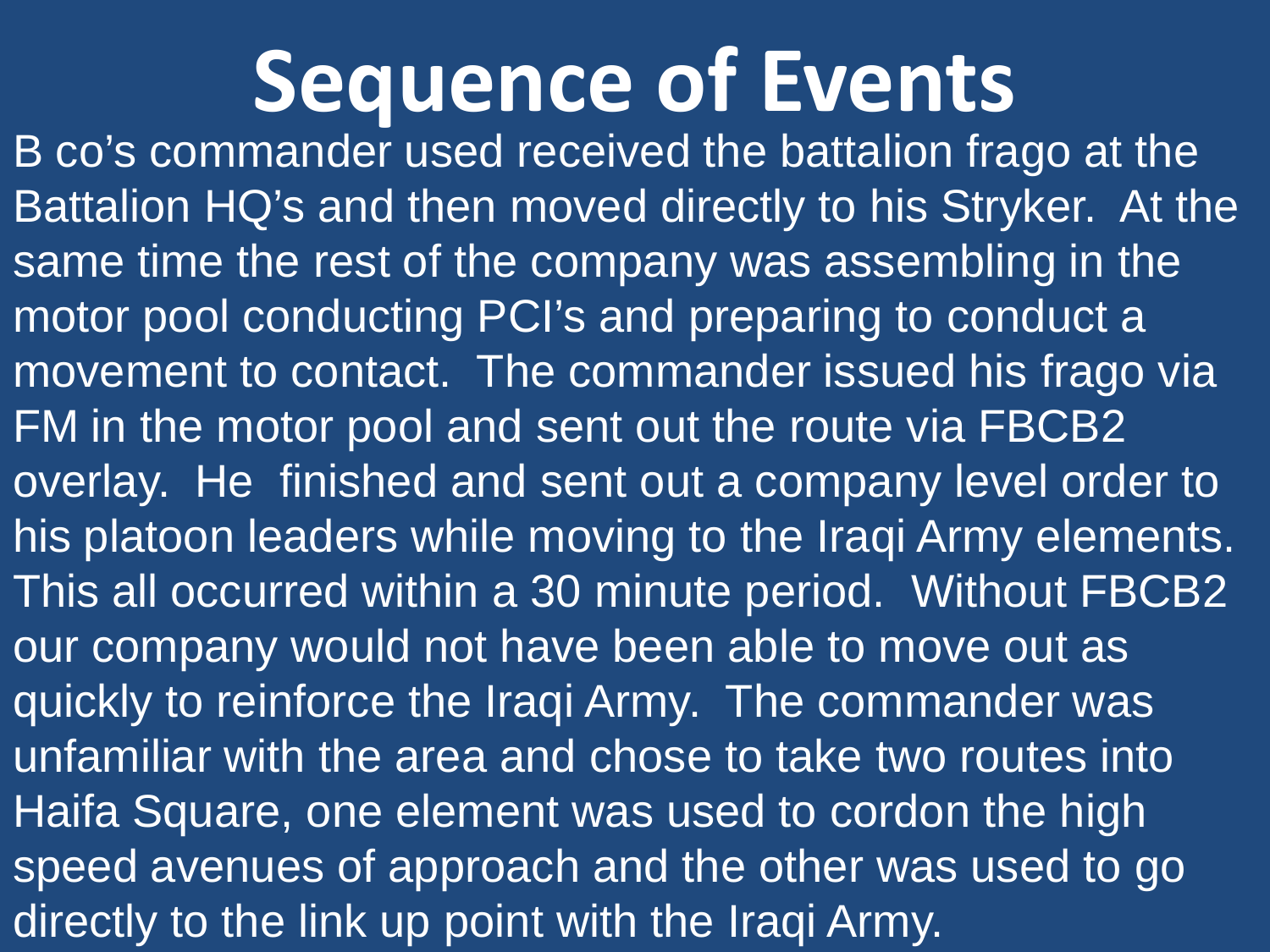## **Contact Cordon Element**

The cordon element made contact first with a small element of dismounted enemy combatants with AK-47's, the cordon stays mounted and returned fire from their air sentry hatches while they moved into covered positions. Once in their positions squad leaders assigned sectors of fire to the vehicle commanders for their vehicles Remote Weapons Stations. Squad Leaders and Vehicle Commanders maintained SA of the main element via the FBCB2. The dismounted nine man infantry squads stayed mounted within the protective armor of the Stryker.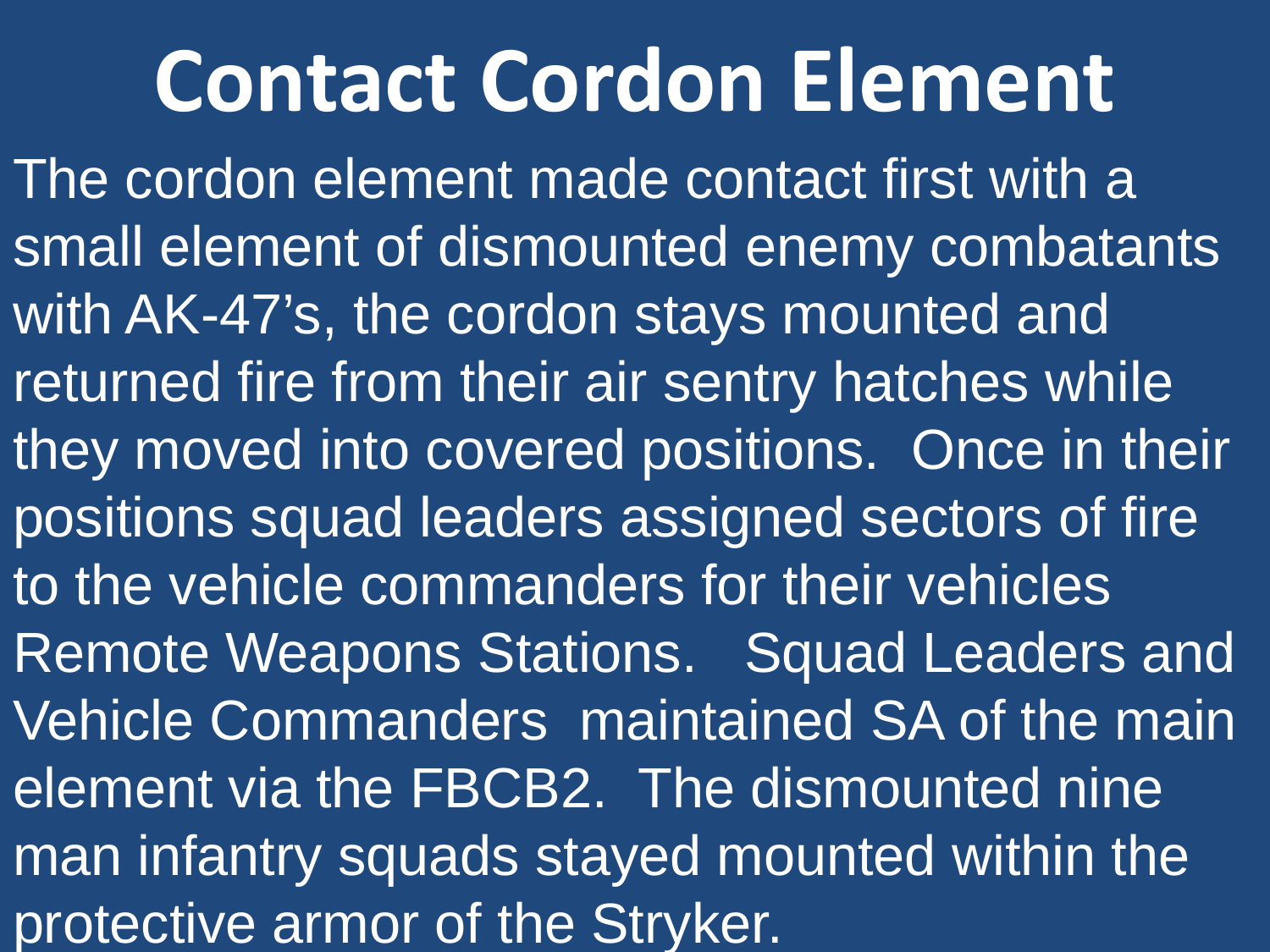### **Contact Main Element**

The main elements made it to the link up point just after the cordon element established its positions. All leaders in the main element knew the location of the cordon element via FBCB2. The main element was then engaged from elevated positions by enemy forces with machine gun fire, RPG's and hand grenades being thrown from roof tops. Utilizing Remote Weapons Stations with .50 cal MG and soldiers in air sentry hatches firing M-4s and M249s the main element was able to gain fire superiority and force the enemy to retreat after 10 to 15 minutes of sustained fire. The commander then extended the company cordon with his Strykers and established a secure perimeter. B co finally linked up with the Iraqi Army and began the treatment and evacuation of Iraqi Army dead and wounded.